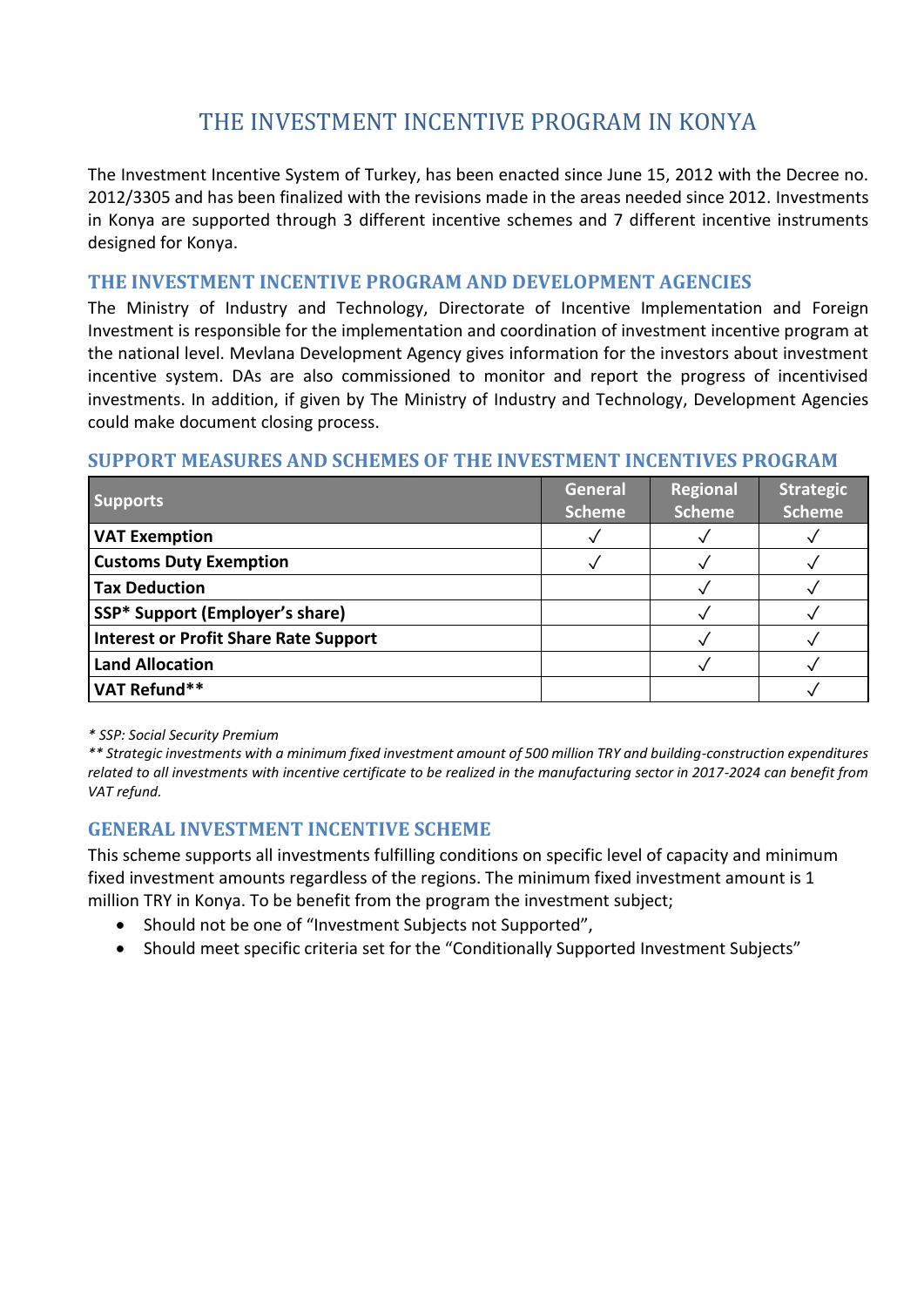#### **REGIONAL INVESTMENT INCENTIVE SCHEME**

Within the scope of the Investment Incentives Program, all provinces in Turkey have been grouped into 6 regions. According to this system, **Konya** is in the 2nd region.

Additionally following investments benefit from next better region's supports in terms of Tax Deduction and SSP Support (Employer's Share)

- $\triangleright$  Investments in Organized Industrial Zones (OIZ)
- $\triangleright$  Joint investments by multiple companies operating in the same sector

In each province, the industries to be supported through incentives are determined based on the competitive potential of that specific province. There is a minimum fixed investment amount for each industry and region.

Also; the district-based incentive system has been started to implement on 01.01.2021. Within the scope of district-based incentive system, investments to be made in **Ahırlı, Akören, Altınekin, Bozkır, Çeltik, Çumra, Derbent, Derebucak, Doğanhisar, Emirgazi, Güneysınır, Hadim, Halkapınar, Hüyük, Kadınhanı, Kulu, Sarayönü, Taşkent, Tuzlukçu, Yalıhüyük** and **Yunak** districts benefit from 3rd region supports. Investments to be made in the organized industrial zones (OIZ) (like Çumra OIZ, Kulu OIZ and Sarayönü OIZ) or industrial zones of the mentioned districts benefit from the 4th zone supports.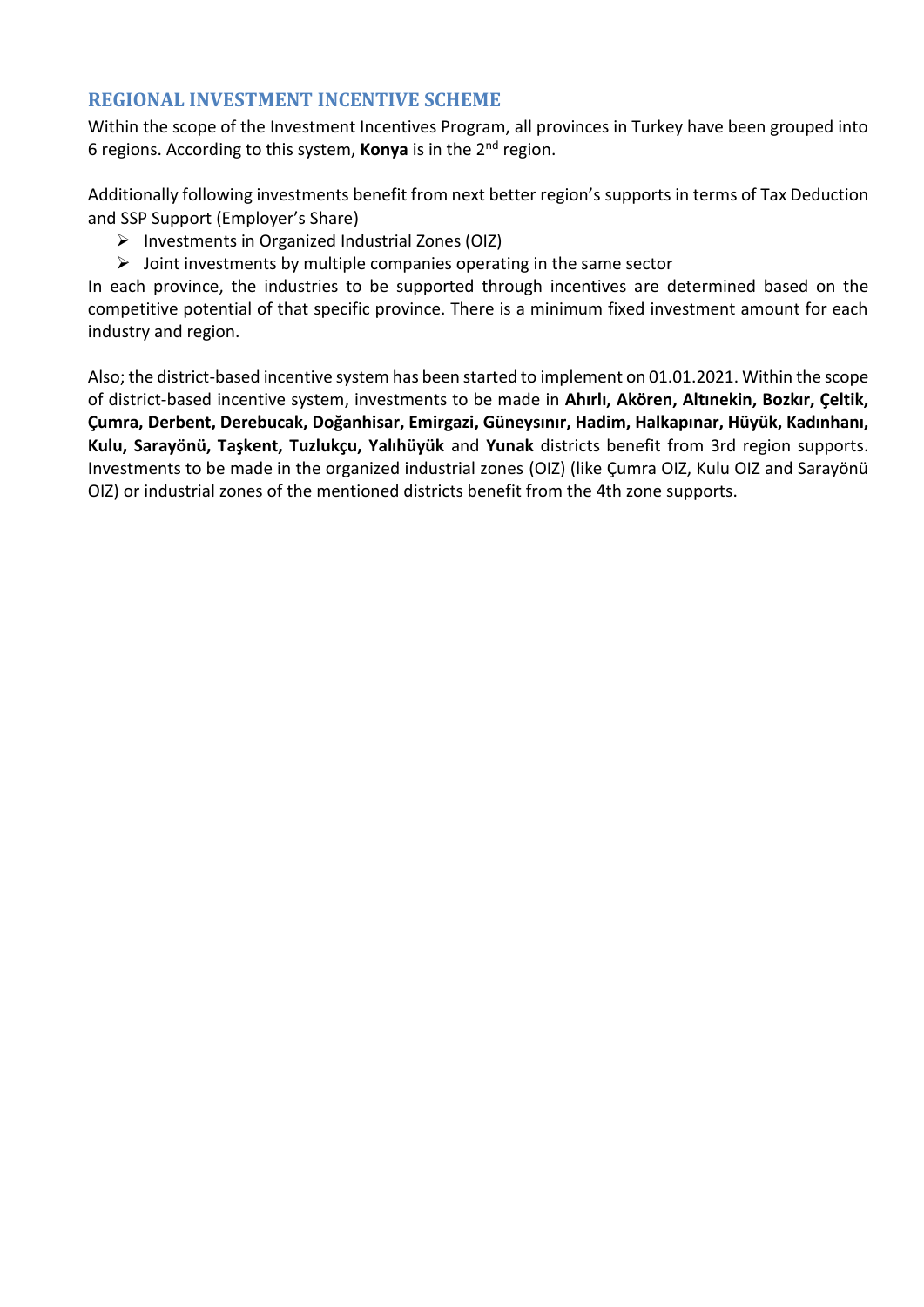# **FAVOURABLE SECTORS FOR KONYA**

| Code           | <b>Sector Descriptions</b>                                                               | <b>Minimum Eligible</b><br><b>Amounts Konya (TRY)</b> |
|----------------|------------------------------------------------------------------------------------------|-------------------------------------------------------|
| $\mathbf 1$    | Integrated Livestock Investments                                                         | 3 Million                                             |
| $\overline{2}$ | <b>Fisheries Production</b>                                                              | 3 Million                                             |
| $\mathbf{3}$   | Food And Beverage Production                                                             | 3 Million                                             |
| 4              | Textile Products Manufacturing*                                                          | 10 Million                                            |
| 5              | <b>Garment Manufacturing</b>                                                             | 3 Million                                             |
| 8              | Luggage, Handbags, Saddlery, Shoe Manufacturing, Etc.                                    | 3 Million                                             |
| 9              | Wood And Cork Products (Except Furniture)                                                | 3 Million                                             |
| 10             | Paper And Derivatives                                                                    | 10 Million                                            |
| 11             | Chemicals **                                                                             | 3 Million                                             |
| 24             | Manufacture Of Concrete Products For Construction                                        | 3 Million                                             |
| 27             | Main Metal Industry, Except Iron And Steel and Investments in ferro-chrome production ** | 3 Million                                             |
| 28             | <b>Metallic Goods</b>                                                                    | 3 Million                                             |
| 30             | Machinery, Equipment Manufacturing **                                                    | 3 Million                                             |
| 33             | Electrical Appliances (Not Listed Under Other Categories)                                | 3 Million                                             |
| 32             | Office, accounting and data processing machinery manufacturing                           | 3 Million                                             |
| 33             | Electrical machinery and devices **                                                      | 3 Million                                             |
| 34             | Manufacture of radio, television, communication equipment and devices                    | 3 Million                                             |
| 35             | Medical instrument device manufacturing***                                               | 3 Million                                             |
| 36             | Motor vehicle and motor vehicle supplier industry ****                                   | 3 Million                                             |
| 38             | Motorcycle And Bicycle Manufacturing**                                                   | 3 Million                                             |
| 39             | Furniture manufacturing (except those made of metal and plastic only)                    | 3 Million                                             |
| 41             | Hotels                                                                                   | 3 <sup>*</sup> and higher                             |
| 42             | Dormitories                                                                              | 100 students                                          |
| 43             | <b>Cold Storage Services</b>                                                             | $1.000 \; \mathrm{m}^2$                               |
| 44             | Licensed warehousing ***                                                                 | 3 Million                                             |
| 45             | Education***                                                                             | 3 Million                                             |
|                | Hospital                                                                                 | 3 Million                                             |
| 46             | Norseries For The Elderly People                                                         | 100 people                                            |
| 48             | <b>Waste Recovery And Elimination</b>                                                    | 3 Million                                             |
| 49             | Production Of Coal Gas (Synthesis Gas)                                                   | 50 Million                                            |
| 50             | Greenhouse                                                                               | 20 decares                                            |

**\*** For complete new investment in textile finishing 10 million TL, for expansion investments over TL 3 million

**\*\*** Medium-High Technology investment subjects. Investments to be made in Konya will benefit from the 4th region supports and the minimum investment amount is 3 million TL.

**\*\*\*** Priority investment subjects. Investments to be made in Konya will benefit from 5th region supports.

\*\*\*\* Investments of main industry of motor vehicles at least 300 million TL, engine investments of at least 75 million TL and investments in engine parts, powertrain/components and automotive electronics with a minimum amount of 20 million TL are the priority investment subjects, and investments to be made in Konya will benefit from the 5th region support.

Note: Within the scope of unlicensed activity and limited by the contractual power in the connection agreement, investments in solar energy-based electricity production facility and wind energy-based electricity generation facility investments benefit from the supports in the 4th region without providing interest/profit share support.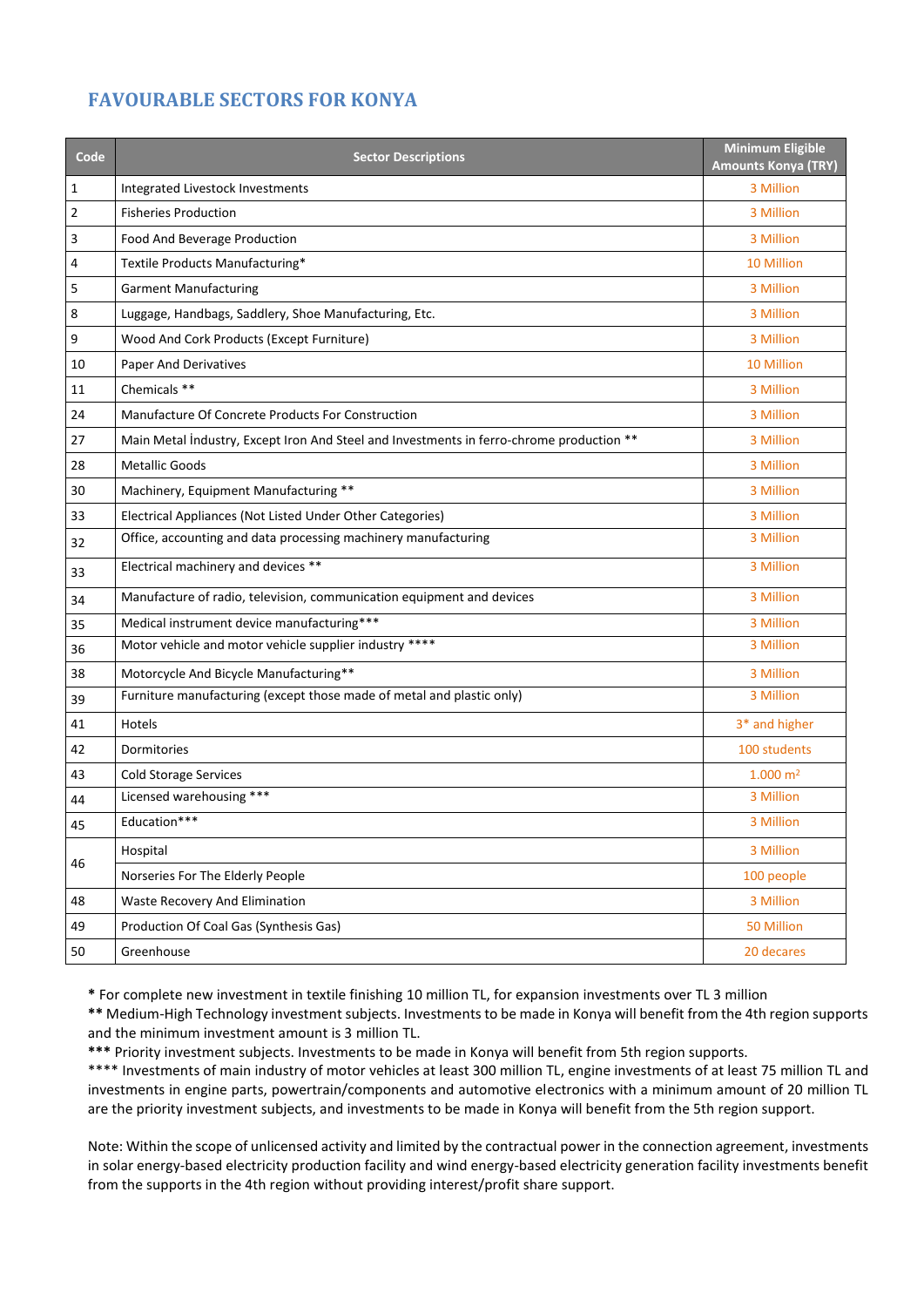#### **PRIORITY INVESTMENTS**

The investment incentives system defines certain investment areas as "priority" and offers them the regional support extended to Region 5 by the Regional Investment Incentives Scheme, regardless of the region of the investment. If the fixed investment amount in priority investments is TRY 1 billion or more, tax reduction will be applied by adding 10 points on top of the "rate of contribution to investment" available in Region 5. If priority investments are made in Region 6, the regional incentives available for this particular region shall apply.

Specific priority investments to be supported by incentives extended to even when made in Konya:

| <b>PRIORITY INVESTMENTS SUBJECTS</b> |                                                                                                                                                                                                                                                                            |  |  |  |
|--------------------------------------|----------------------------------------------------------------------------------------------------------------------------------------------------------------------------------------------------------------------------------------------------------------------------|--|--|--|
| $\mathbf{1}$                         | Railway, Airline-maritime freight or/and passenger transportation investments                                                                                                                                                                                              |  |  |  |
| 2                                    | Test centers, wind tunnels and similar investments for products in the middle-high and high-tech industry class according to the<br>technology density definition of the Organization for Economic Co-operation and Development (OECD)                                     |  |  |  |
| 3                                    | Tourism accommodation investments                                                                                                                                                                                                                                          |  |  |  |
| 4                                    | Defense industry investments                                                                                                                                                                                                                                               |  |  |  |
| 5                                    | Mining, Mine extraction/exploration investments                                                                                                                                                                                                                            |  |  |  |
| 6                                    | <b>Education Investments</b>                                                                                                                                                                                                                                               |  |  |  |
| 7                                    | Investments for the manufacturing of products or parts developed by an R&D project                                                                                                                                                                                         |  |  |  |
| 8                                    | Investments in the motor vehicles main industry min. TRY 300 million, engine investments min. TRY 75 million and investments for<br>motor engine parts min. TRY 20 million                                                                                                 |  |  |  |
| 9                                    | Investments for power generation where metals used as inputs stated in the 4-b group of Article 2 of the current Mining Law                                                                                                                                                |  |  |  |
| 10                                   | Energy efficiency projects Investments                                                                                                                                                                                                                                     |  |  |  |
| 11                                   | Investments for electricity generation through waste heat recovery in a facility (excluding natural gas-fired electricity generation plants)                                                                                                                               |  |  |  |
| 12                                   | Liquefied natural gas (LNG) investments and underground gas storage investments with a minimum amount of TRY 50 million                                                                                                                                                    |  |  |  |
| 13                                   | Investments for the production of carbon fiber or composite materials                                                                                                                                                                                                      |  |  |  |
| 14                                   | Investments for the production of items in high-tech industry segment                                                                                                                                                                                                      |  |  |  |
|                                      | Investments for the production of turbines and generators used in renewable energy generation, as well as investments for the                                                                                                                                              |  |  |  |
| 15                                   | production of blades used in wind energy generation                                                                                                                                                                                                                        |  |  |  |
| 16                                   | Integrated flat aluminum product manufacturing investments                                                                                                                                                                                                                 |  |  |  |
| 17                                   | Licenced warehousing investments                                                                                                                                                                                                                                           |  |  |  |
| 18                                   | Nuclear power plant investments                                                                                                                                                                                                                                            |  |  |  |
| 19                                   | Investments for research and reference laboratories, consumer safety and infectious diseases reference laboratories, pharmaceutical<br>and medical device analysis and control laboratories, as well as laboratory complexes for in vivo testing and research centers      |  |  |  |
|                                      | Greenhouse investments based on automation (including computer controlled air conditioning, irrigation, fertilization and spraying                                                                                                                                         |  |  |  |
| 20                                   | system) including domestic greenhouse technologies of 25 decares or more, with a minimum of TL 5 million.                                                                                                                                                                  |  |  |  |
| 21                                   | Investments subject to Environmental License within the scope of Environmental Permit and Licensing Regulation.                                                                                                                                                            |  |  |  |
| 22                                   | Elderly and / or disabled care villages within the scope of health tourism and Wellness investments                                                                                                                                                                        |  |  |  |
| 23                                   | Investments worth a minimum of TL 500 million in Medium-High Technology Investment Subjects.                                                                                                                                                                               |  |  |  |
|                                      | Investments in the production of software and information products to be made in specialized free zones without requiring a minimum                                                                                                                                        |  |  |  |
| 24                                   | investment amount.                                                                                                                                                                                                                                                         |  |  |  |
| 25                                   | With a minimum amount of 50 million TL investments in industrial facilities, including the manufacture of electric or hydrogen-powered<br>transportation vehicles.                                                                                                         |  |  |  |
|                                      | R&D and Environmental Investments. In the evaluation of projects for environmental investments, a statement that the                                                                                                                                                       |  |  |  |
|                                      | project/investment has been approved is sought in the evaluation and conclusion part of the report to be given by the TÜBITAK                                                                                                                                              |  |  |  |
|                                      | Marmara Research Center, Environment and Cleaner Production Institute. After the completion of the investment, a statement is                                                                                                                                              |  |  |  |
| 26                                   | sought that the project has been carried out successfully.                                                                                                                                                                                                                 |  |  |  |
|                                      | Data center investments that provide the international technical standards to be announced by the Ministry and provide the minimum                                                                                                                                         |  |  |  |
|                                      | white space requirement of 5,000 m <sup>2</sup> . In the evaluation of projects for data center investments, TSE Data Center Design Certificate with                                                                                                                       |  |  |  |
|                                      | minimum Usability Class 3 (AC: 3), minimum Protection Class 2 (PC: 2), minimum Detail Level 2 (GL: 2) is sought within the scope of TS<br>EN 50600 standard. After the completion of the investment, TSE Data Center Facility Certificate is required, indicating that the |  |  |  |
| 27                                   | standards specified in this paragraph are met.                                                                                                                                                                                                                             |  |  |  |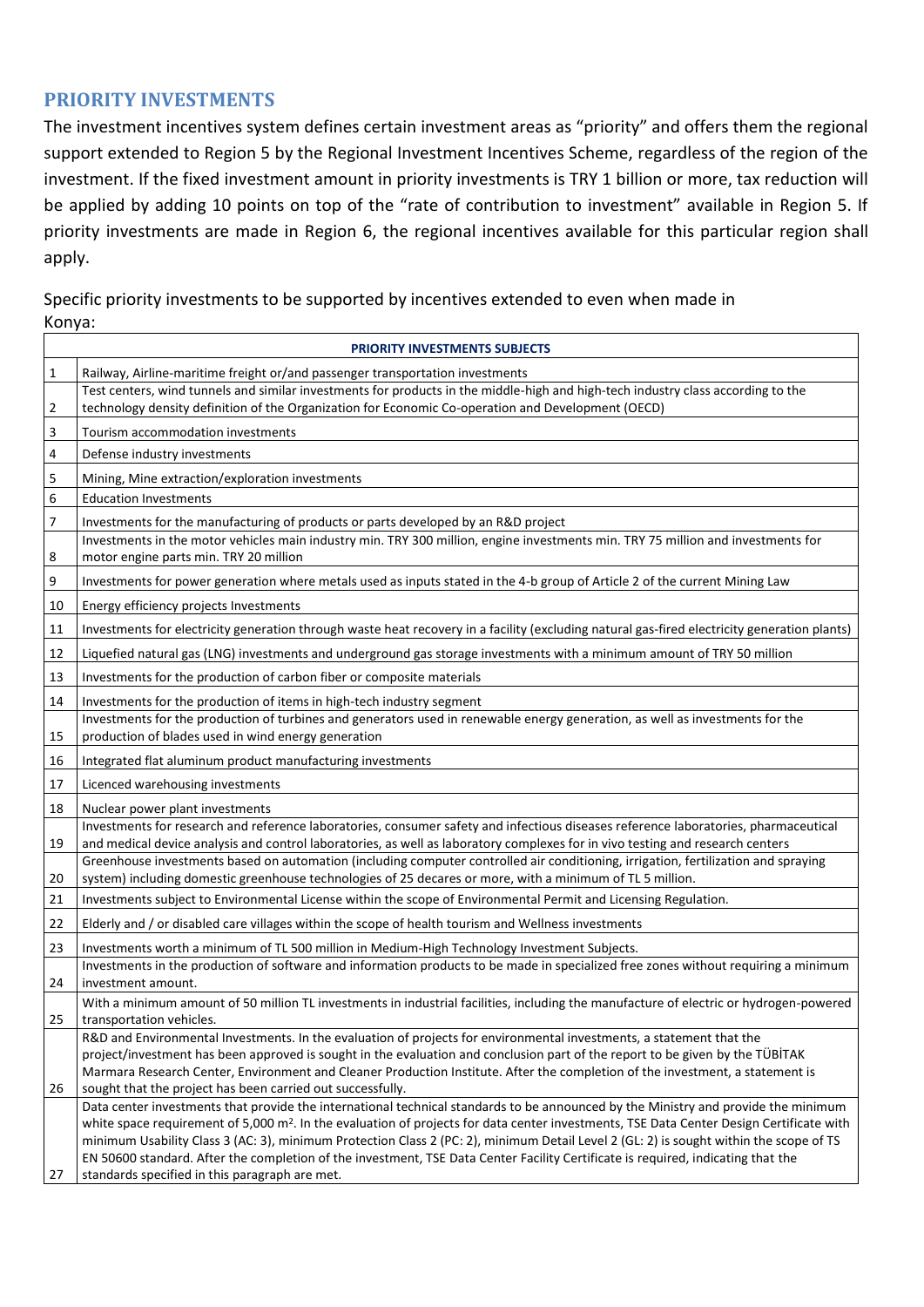Note: Tax deduction support for priority investments with a fixed investment amount of 1 billion Turkish Liras or more is applied by adding 10 points to the investment contribution rate valid in the  $5<sup>th</sup>$  region.

## **INVESTMENT SUBJECTS OF MEDIUM HIGH-TECH INDUSTRY**

Investments for the production of items in medium high-tech industry segment stipulated in the Organization for Economic Cooperation and Development's (OECD) definition for technology intensity will be able to benefit from the instruments of Region 4 regardless of the location of the investment.

# **TERMS AND RATES OF SUPPORTS IN REGIONAL INVESTMENT INCENTIVES**

|                                                          | <b>INCENTIVES</b>      |                 | <b>KONYA</b> | <b>MEDIUM</b><br><b>HIGH-TECH</b><br><b>INVESTMENT</b> | <b>PRIORTIY</b> |
|----------------------------------------------------------|------------------------|-----------------|--------------|--------------------------------------------------------|-----------------|
| <b>VAT Exemption</b>                                     |                        | $\checkmark$    | $\checkmark$ | $\sqrt{}$                                              |                 |
| <b>Customs Duty Exemption</b>                            |                        |                 | $\checkmark$ | $\checkmark$                                           |                 |
| <b>Land Allocation</b>                                   |                        |                 | $\checkmark$ | $\checkmark$                                           |                 |
| <b>TRY Loans</b><br><b>Interest or Profit Share Rate</b> |                        |                 | X            | 4 Points                                               | 5 Points        |
| <b>Support</b>                                           |                        | <b>FX Loans</b> | X            | 1 Points                                               | 2 Points        |
|                                                          | Rate of Contribution   | Out of OIZ*     | 20           | 30                                                     | 40              |
| Tax                                                      | to Investment (%)      | Within OIZ      | 25           | 30                                                     | 40              |
| <b>Deduction</b>                                         | Deduction Rate (%)     | Out of OIZ      | 55           | 70                                                     | 80              |
|                                                          |                        | Within OIZ      | 60           | 70                                                     | 80              |
|                                                          | Duration of support    | Out of OIZ      | 3 Years      | 6 Years                                                | 7 Years         |
| <b>SSP Support</b><br>(Employer's<br>Share)              |                        | Within OIZ      | 5 Years      | 6 Years                                                | 7 Years         |
|                                                          | Rate of Contribution   | Out of OIZ      | 15           | 25                                                     | 35              |
|                                                          | to Investment $(\%)**$ | Within OIZ      | 20           | 25                                                     | 35              |

*\* OIZ: Organized Industrial Zone*

*\*\*If requested at the stage of application for incentive certificate , provided that the tax deduction is not utilized, the insurance premium employer's share support rates are applied by increasing the rate of contribution to the investment related to tax reduction by half. Related figures are given in the table below*

|                                   | <b>INCENTIVES</b>          |            | <b>KONYA</b> | <b>MEDIUM HIGH-TECH</b><br><b>INVESTMENT</b> | <b>PRIORTIY</b> |
|-----------------------------------|----------------------------|------------|--------------|----------------------------------------------|-----------------|
| <b>SSP Support</b><br>(Employer's | Rate of<br>Contribution to | Out of OIZ | 25           | 40                                           | 55              |
| Share)                            | Investment (%)             | Within OIZ | 32,5         | 40                                           | 55              |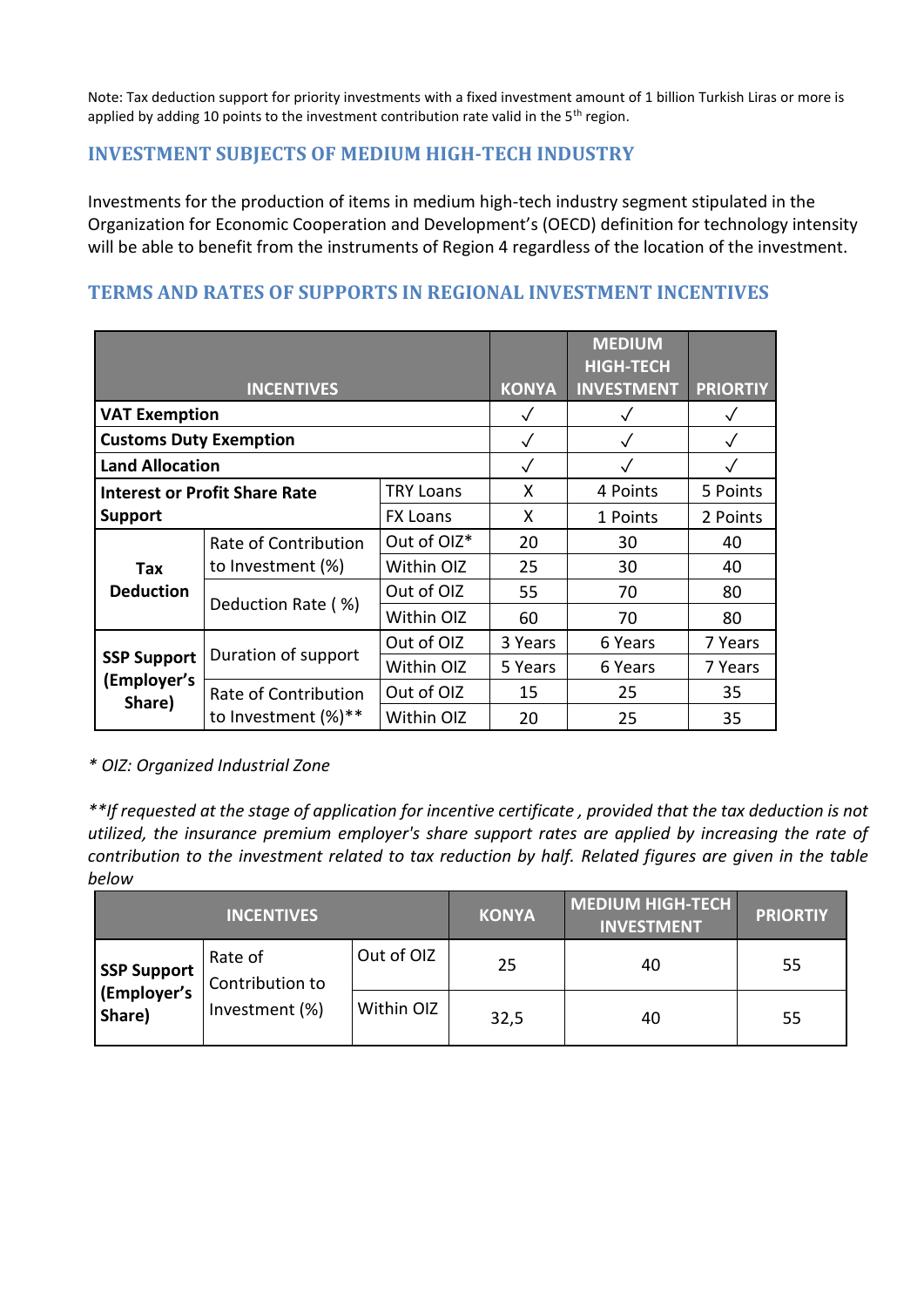## **PROJECT BASED INVESTMENT INCENTIVES PROGRAM**

Ongoing investment incentive system in accordance with the Decision on Government Supports for Investments number 2012/3305, generally aims at promotion of investments for increasing production and employment, encouraging regional and strategic investments, increasing international direct investments, reducing regional development differences and supporting R&D activities.

Decision number 2016/9495 on Grant of Project-Based Government Support for Investments aims to support innovative, R&D intensive and high value-added investments that will meet the critical needs of our country in the present or future, ensure supply security, reduce dependence on foreign sources, realize technological transformation on a project basis.

New project-based incentive system includes new support elements such as qualified personnel support, energy support, grant support, capital contribution, infrastructure support and allocation, permit, license, registration and permission given by law and exception for other restrictive provisions or facilitating regulation in legal and administrative processes and public purchase guarantee in addition to the existing incentive system.

#### **TECH-DRIVEN INDUSTRY INITIATIVE PROGRAM**

This program is a special program to give the focus of support and incentives provided by the Ministry of Industry and Technology and its affiliated institutions to the medium-high and high technology sectors in order to increase value added production. In the program, it is aimed to improve production capacity of the products that have critical importance for Turkey and high future potential within the country. Within this scope, it is anticipated to provide investment incentives given by the Ministry and project supports given by KOSGEB and TÜBİTAK for Priority Product List determined by considering various criteria such as reduction of import dependency by the Ministry, competition intensification, domestic production capabilities, development trend of global demand, future potential with single window mechanism. Within the scope of the Program, it is aimed to actualize investment projects that will contribute to technological development needed by our country with an end to end governance and support model.

| <b>SUPPORT INSTRUMENTS</b>                                   | <b>STRATEGIC INVESTMENT</b>                                    | <b>PROJECT BASED</b><br><b>INVESTMENT</b> |  |
|--------------------------------------------------------------|----------------------------------------------------------------|-------------------------------------------|--|
| <b>VAT Exemption</b>                                         | <b>YES</b>                                                     | <b>YES</b>                                |  |
| <b>Custom Duty Exemption</b>                                 | <b>YES</b>                                                     | <b>YES</b>                                |  |
| <b>Social Security Premium Support</b><br>(Employee's Share) | High Tech: 7 Years<br>Med-High Tech: 5 Years                   | NO                                        |  |
| <b>Income Tax Witholding Support</b>                         | 10 Years<br>High Tech: 500 People<br>Med-High Tech: 300 People | 10 Years<br>No Limit                      |  |
| <b>Land Allocation</b>                                       | <b>YES</b>                                                     | <b>YES</b>                                |  |
| <b>VAT Refund</b>                                            | <b>YES</b>                                                     | <b>YES</b>                                |  |
| <b>Social Security Premium Support</b><br>(Employer's Share) | Region 6: 10 Years<br><b>Other Regions: 7 Years</b>            | 10 Years (Gros Wage)                      |  |

You can visi[t www.hamle.gov.tr](http://www.hamle.gov.tr/) to access Priority Product List and program details.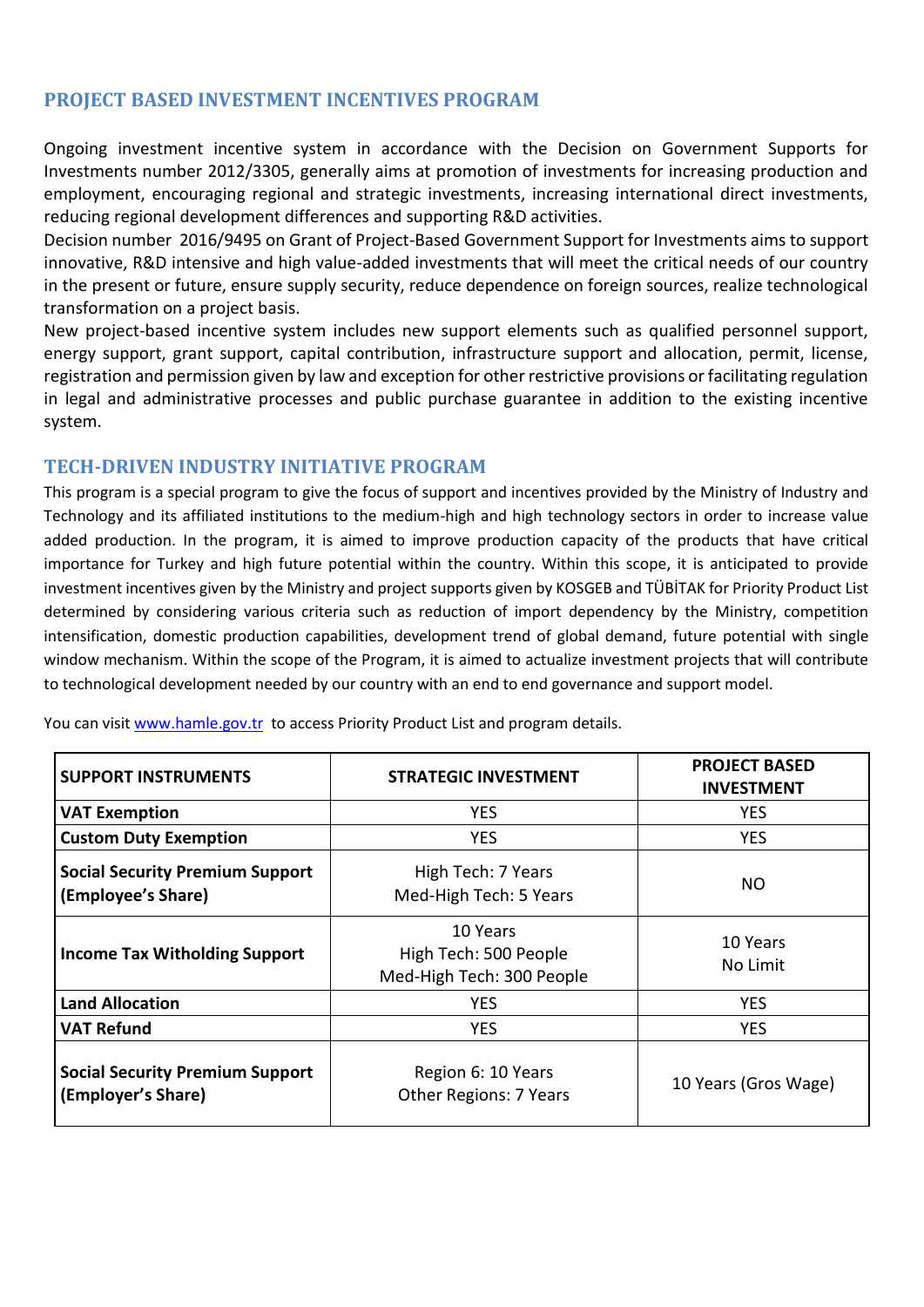| <b>Interest Rate or Profit Share Rate</b><br><b>Support</b> | TRY Loans for High Tech: 10 Points<br>TRY Loans for Med-High Tech: 8 Points<br><b>FX Loans: 2 Points</b><br>Max. Amount: %20 of Investment or<br>50 Million TL | No Limit up to 10 Years                                                       |
|-------------------------------------------------------------|----------------------------------------------------------------------------------------------------------------------------------------------------------------|-------------------------------------------------------------------------------|
| <b>Tax Deduction</b>                                        | Rate of Contribution to Investment:<br>$%50+%15$<br>Tax Deduction Rate: %90                                                                                    | Rate of Contribution to<br>Investment: Up to %200<br>Tax Deduction Rate: %100 |
| <b>Energy Support</b>                                       | NO.                                                                                                                                                            | 10 Years<br>Up to the half of Energy<br>Expenses                              |
| <b>Qualified Personnel Support</b>                          | NO.                                                                                                                                                            | 20 x Gros Min. Wage 5 Years                                                   |
| Capital SupportDesteği                                      | NO.                                                                                                                                                            | <b>YES</b>                                                                    |
| <b>State Guarantee of Purchase</b>                          | NO.                                                                                                                                                            | <b>YES</b>                                                                    |